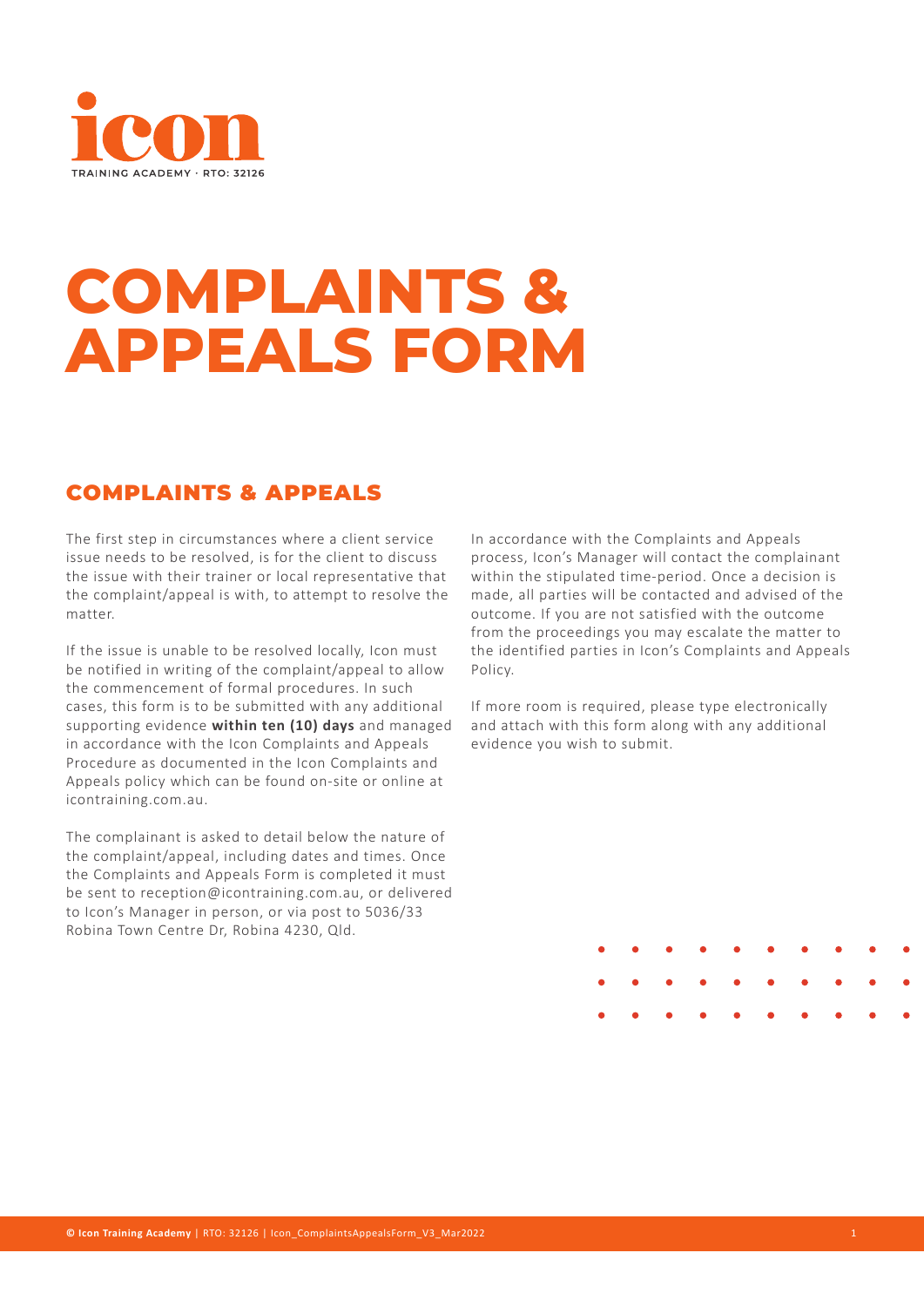### COMPLAINT/APPEAL FORM

| DATE OF COMPLAINT/APPEAL   |  |  |  |
|----------------------------|--|--|--|
| <b>COMPLAINANT DETAILS</b> |  |  |  |
| Name                       |  |  |  |
| Email                      |  |  |  |
| Phone Number               |  |  |  |

| <b>TRAINER/STAFF DETAILS</b> |  |
|------------------------------|--|
| Name                         |  |
| Email                        |  |
| Phone Number                 |  |

#### **DETAILS OF COMPLAINT/APPEAL**

| Name | Signature | Date Signed |
|------|-----------|-------------|
|      |           |             |